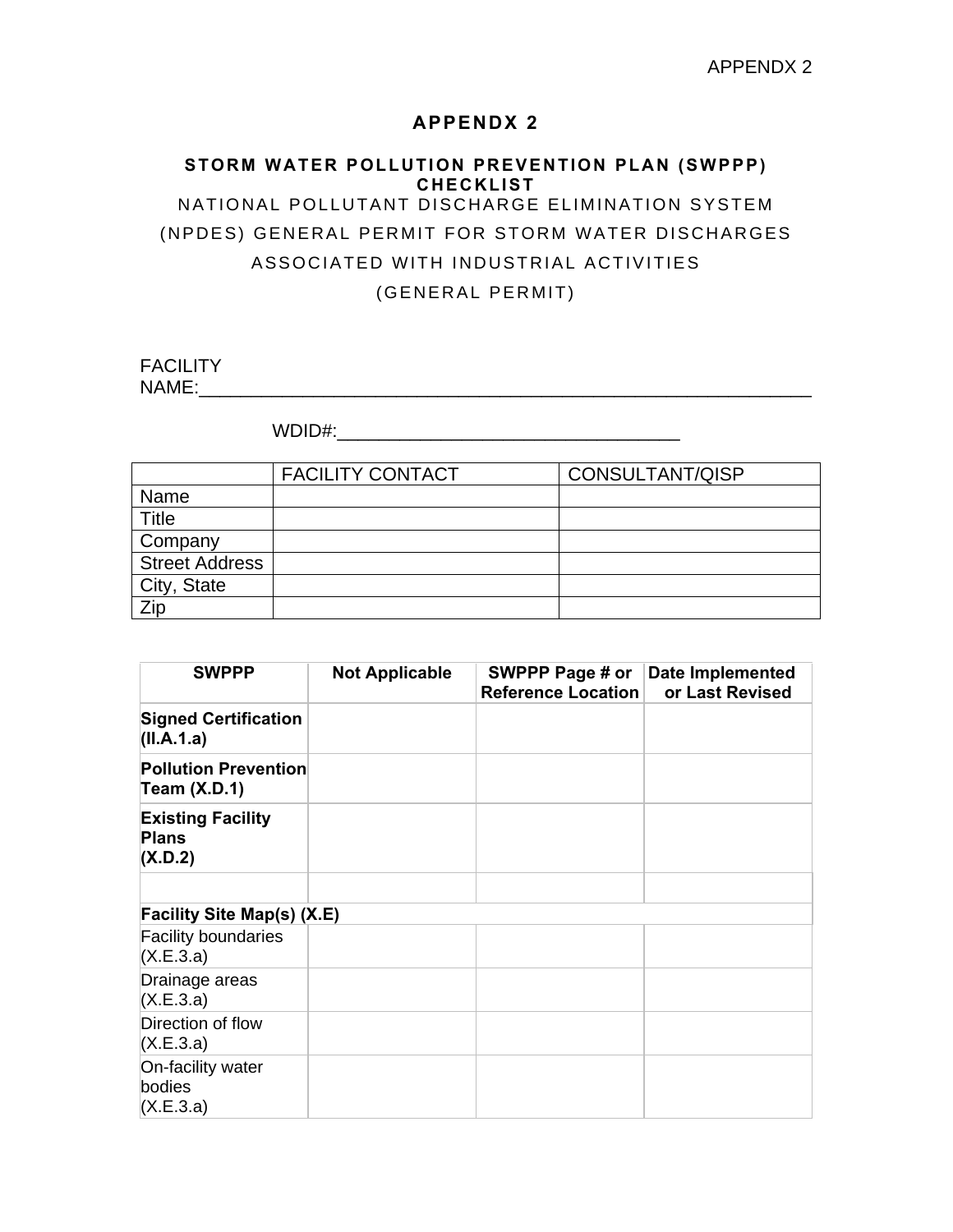| Areas of soil erosion<br>(X.E.3.a)                           |  |  |
|--------------------------------------------------------------|--|--|
| Nearby water bodies<br>(X.E.3.a)                             |  |  |
| Municipal storm drain<br>inlets<br>(X.E.3.a)                 |  |  |
| Points of discharge<br>(X.E.3.b)                             |  |  |
| Structural control<br>measures<br>(X.E.3.b)                  |  |  |
| Impervious areas<br>(X.E.3.c)                                |  |  |
| Location of directly<br>exposed materials                    |  |  |
| Locations of<br>significant spills and<br>leaks<br>(X.E.3.d) |  |  |
| Areas of industrial<br>activity<br>(X.E.3.e)                 |  |  |
| Storage<br>areas/storage tanks<br>(X.E.3.e)                  |  |  |
| Shipping and<br>receiving areas<br>(X.E.3.e)                 |  |  |
| Fueling areas<br>(X.E.3.e)                                   |  |  |
| Vehicle and<br>equipment<br>(X.E.3.e)<br>storage/maintenance |  |  |
| Material<br>handling/processing<br>(X.E.3.e)                 |  |  |
| Waste<br>treatment/disposal                                  |  |  |
| Dust or particulate<br>generation<br>(X.E.3.e)               |  |  |
| Cleaning and material<br>reuse<br>(X.E.3.e)                  |  |  |
| Other areas of<br>industrial activities                      |  |  |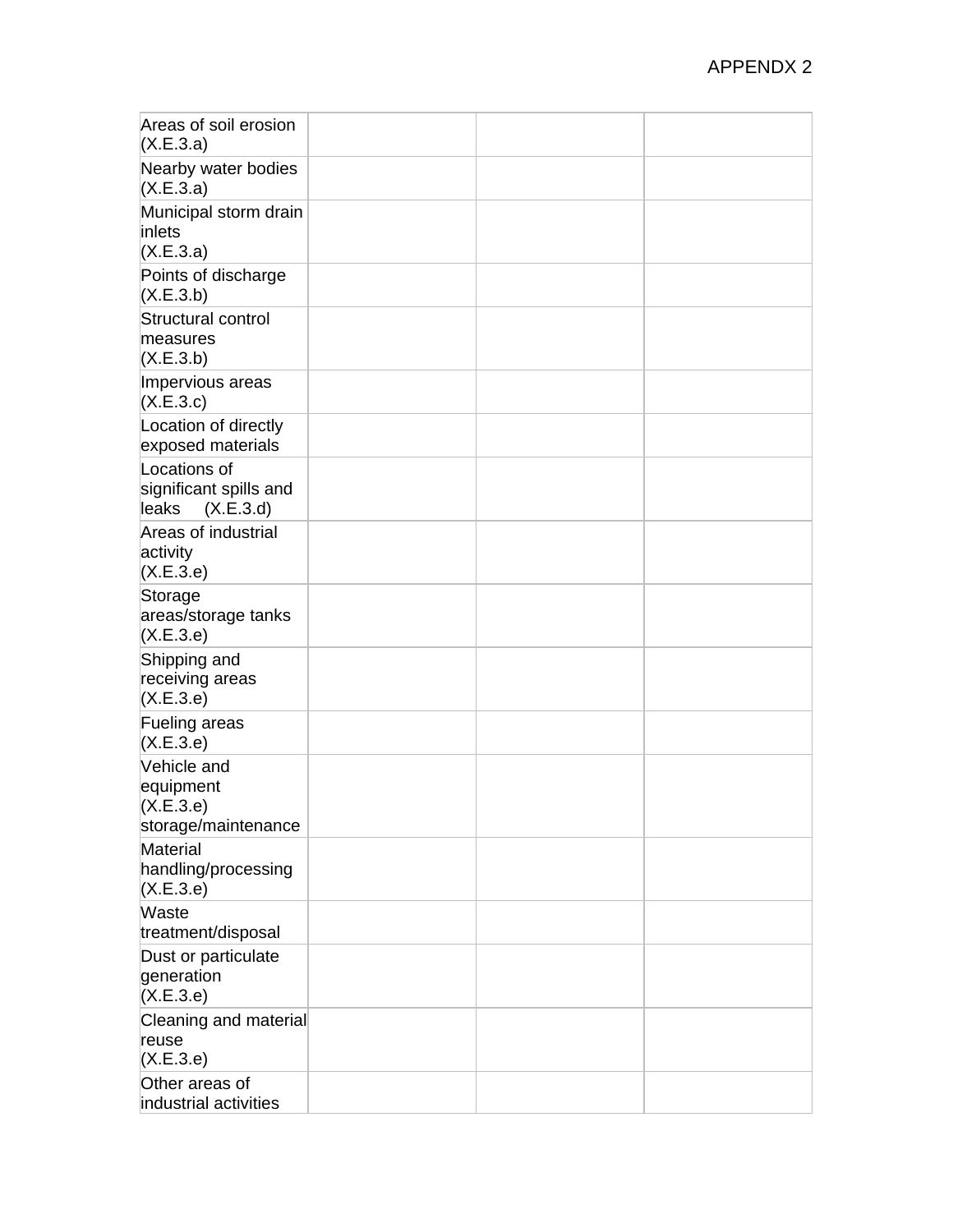| (X.E.3.e)                                                                                           |                                                         |  |  |
|-----------------------------------------------------------------------------------------------------|---------------------------------------------------------|--|--|
|                                                                                                     |                                                         |  |  |
| List of Significant Materials (X.F) For each material listed:                                       |                                                         |  |  |
| Storage location                                                                                    |                                                         |  |  |
| Receiving and                                                                                       |                                                         |  |  |
| shipping location                                                                                   |                                                         |  |  |
| Handling location                                                                                   |                                                         |  |  |
| Quantity                                                                                            |                                                         |  |  |
| Frequency                                                                                           |                                                         |  |  |
|                                                                                                     | <b>Description of Potential Pollution Sources (X.G)</b> |  |  |
| Industrial processes<br>(X.G.1.a)                                                                   |                                                         |  |  |
| Material handling and<br>storage areas<br>(X.G.1.b)                                                 |                                                         |  |  |
| Dust & particulate<br>generating activities<br>(X.G.1.c)                                            |                                                         |  |  |
| Significant spills and<br>leaks<br>(X.G.1.d)                                                        |                                                         |  |  |
| Non-storm water<br>discharges<br>(X.G.1.e)                                                          |                                                         |  |  |
| Erodible surfaces<br>(X.G.1.f)                                                                      |                                                         |  |  |
| Assessment of Potential Pollutant Sources (X.G.7)                                                   |                                                         |  |  |
| Narrative assessment<br>οf<br>(X.G.2.a) likely                                                      |                                                         |  |  |
| sources of pollutants                                                                               |                                                         |  |  |
| Narrative assessment<br>of likely pollutants<br>$(X.G.2.a)$ present in<br>storm water<br>discharges |                                                         |  |  |
| Identification of<br>additional BMPs<br>(X.G.2.b)                                                   |                                                         |  |  |

# **Storm Water Best Management Practices (X.H)**

| Minimum BMPs      |  |  |
|-------------------|--|--|
| (X.H.1)           |  |  |
| Good housekeeping |  |  |
| (X.H.2.a)         |  |  |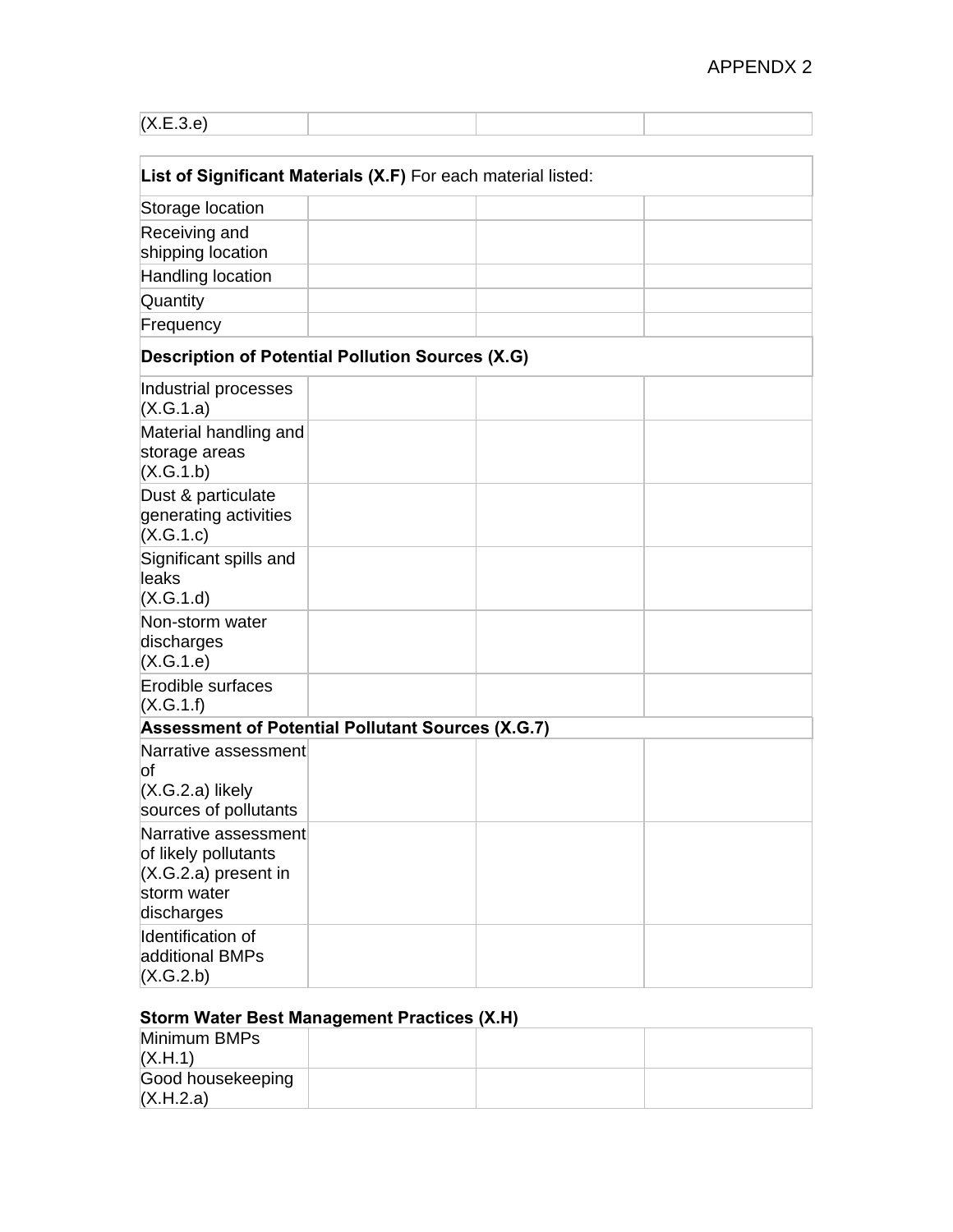| Preventative                  |  |  |
|-------------------------------|--|--|
| maintenance                   |  |  |
| (X.H.2.b)                     |  |  |
| Spill response                |  |  |
| (X.H.2.c)                     |  |  |
| Material handling and         |  |  |
| waste management              |  |  |
| (X.H.2.d)                     |  |  |
| Employee training             |  |  |
| program                       |  |  |
| (X.H.2.e)                     |  |  |
| Record keeping and            |  |  |
| quality assurance             |  |  |
| (X.H.2.f)                     |  |  |
| <b>Erosion and sediment</b>   |  |  |
| controls                      |  |  |
| (X.H.2.g)                     |  |  |
| Temporary                     |  |  |
| Suspension of                 |  |  |
| Activities (X.H.2.h)          |  |  |
| Periodic SWPPP                |  |  |
| updates                       |  |  |
| (X.H.3)                       |  |  |
| <b>Facility specific BMPs</b> |  |  |
| (X.H.4)                       |  |  |
| <b>BMP</b> descriptions       |  |  |
| (X.H.5)                       |  |  |
| Pollutant type BMP            |  |  |
| reduces/prevents              |  |  |
| (X.H.5.a)                     |  |  |
| Frequency of BMP              |  |  |
| implementation                |  |  |
| (X.H.5.b)                     |  |  |
| Location of BMP               |  |  |
| (X.H.5.c)                     |  |  |
| Person implementing           |  |  |
| <b>BMP</b>                    |  |  |
| (X.H.5.d)                     |  |  |
| Procedures/maintena           |  |  |
| nce/instructions              |  |  |
| $(X.H.5.e)$ for BMP           |  |  |
| implementation                |  |  |
| Equipment and tools           |  |  |
| $(X.H.5.f)$ for BMP           |  |  |
|                               |  |  |
| implementation                |  |  |
| <b>BMP</b> summary            |  |  |
| (X.H.6)                       |  |  |

#### **Monitoring Implementation Plan MIP (X.I)**

| m                      |  |  |  |
|------------------------|--|--|--|
| $(X.I.1)$ team members |  |  |  |
|                        |  |  |  |